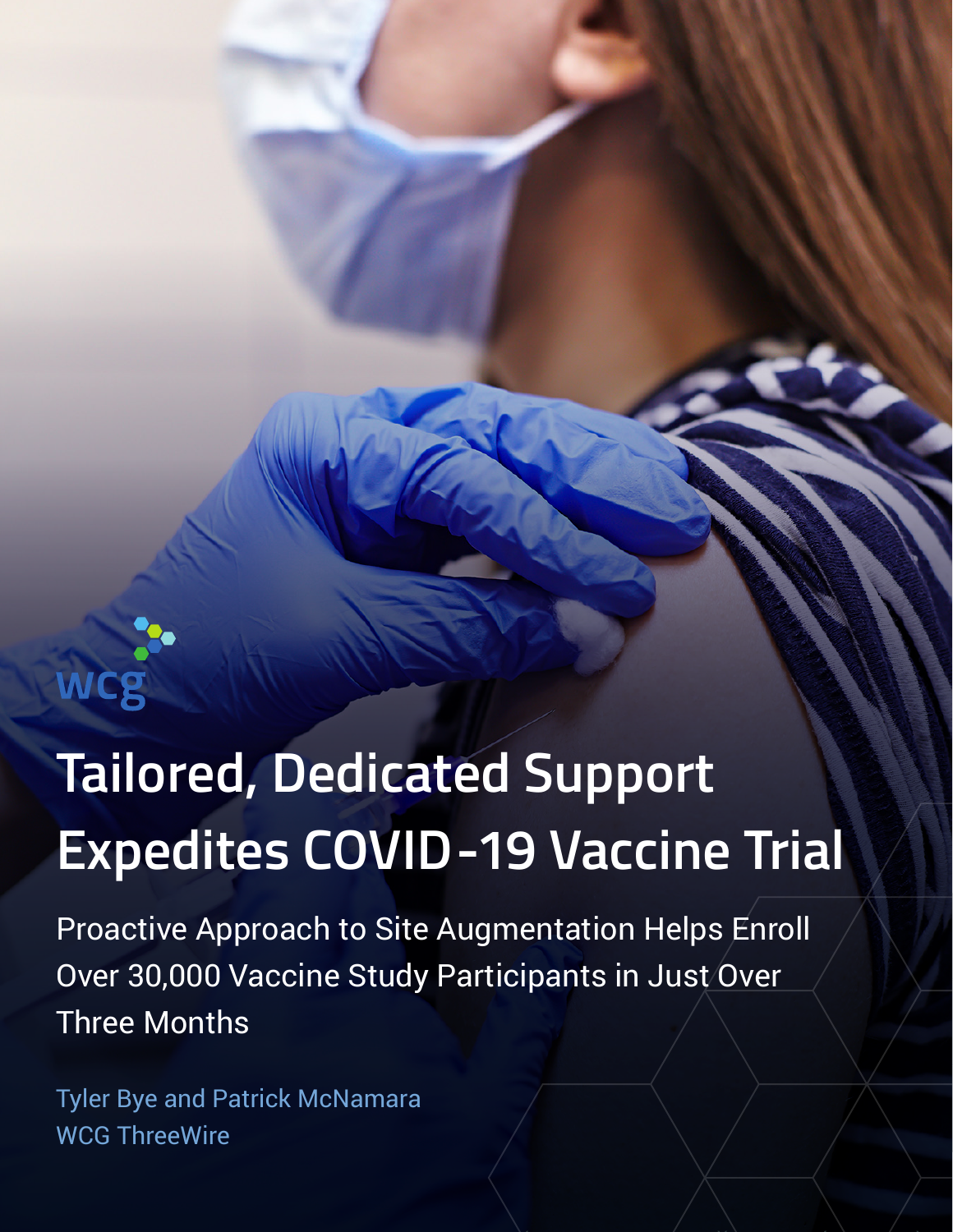As COVID-19 spread around the world, the accompanying lockdowns and travel restrictions brought many challenges for clinical trials. At the same time, there was an urgent effort to develop and test vaccines and therapeutics. These endeavors required enrolling tens of thousands of trial participants as quickly as possible, creating a huge burden on clinical trial sites that were already trying to figure out how to continue work during a global health emergency.

espite the challenge of a global<br>pandemic, a top five pharmaceu<br>company developing a COVID-19<br>vaccine was able to enroll more<br>than 44.000 patients in a clinical trial in it pandemic, a top five pharmaceutical company developing a COVID-19 vaccine was able to enroll more than 44,000 patients in a clinical trial in just over three months. This record-breaking achievement was made possible thanks to tailored clinical site augmentation that combined the sponsor's strategy with dedicated, qualified resources focused on what sites needed to recruit, support, and retain patients. More than 30,000 patients came from sites that benefited from tailored clinical site augmentation.

## AS SITE COMPETITION GROWS, TRADITIONAL APPROACHES FALL **SHORT**

Even before the pandemic, the approaches used for patient recruitment and retention weren't providing reliable results. Historically,

there have been several reasons for this. For one, sponsors are spending an exorbitant amount of money on media-based recruitment campaigns to reach new patients while sites are recruiting from the same pool of patients for various trials. Also, as more clinical trial sites take on more than one study at once and trials continue to increase in complexity, their time, energy, and resources get split. This leaves most clinical sites without the resources they need to effectively recruit and retain the specific patient population needed for a study.

Compounding the problem is the fact that trial recruitment strategies are often built without direct input from the study sites. These campaigns don't usually account for the level of external referrals study sites can handle. Because sites don't know when referrals are going to start or stop coming in, they can become quickly overwhelmed when trying to handle referral volume. Without the bandwidth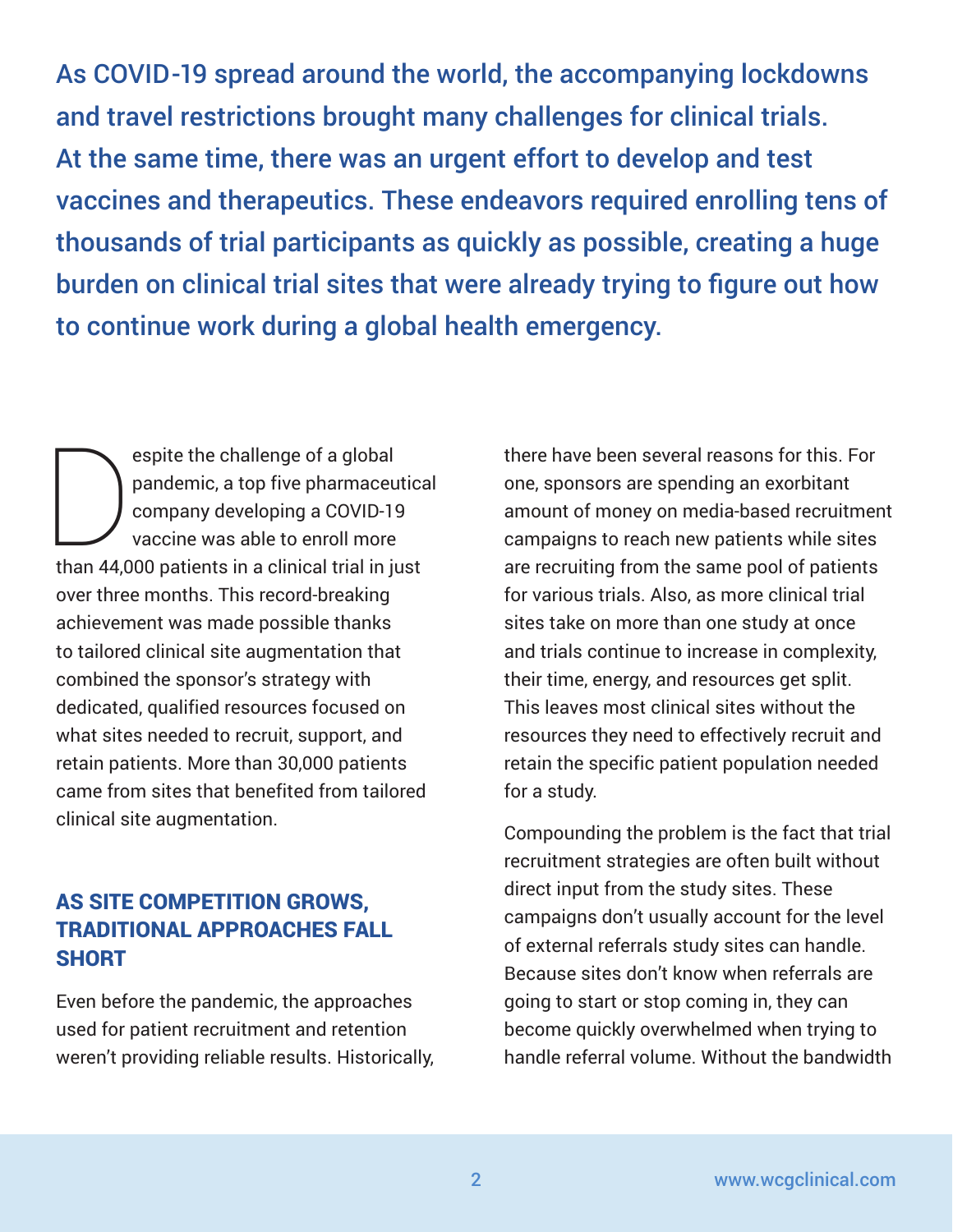to follow up quickly, and a feedback loop to understand the changing site dynamics, potential study participants may fall through the cracks or lose interest.

For years, the overarching strategy, focus, and funding given to patient recruitment and retention efforts has been lacking at best. However, the critical nature of developing a COVID-19 vaccine – and the accelerated timelines required to get a life-saving vaccine approved – made it clear that custom-built resources, technology, and approaches are needed to prepare for the clinical trials of the future.

## A MASSIVE UNDERTAKING DURING A **CHALLENGING TIME**

The scale and timeline of the COVID-19 clinical trials required completely new strategies that had to be implemented during a time when people were just starting to emerge from lockdowns. To meet these needs, WCG solved problems and responded to site-based recruitment challenges in real time, keeping every level of the study and program moving forward.

When the vaccine trial launched, we were able to place 225 WCG Clinical Research Coordinators (CRCs) at over 100 sites in multiple countries in just six weeks. These coordinators provided an extra set of hands to perform record review, contact patients, schedule office visits, perform data entry, and carry out retention activities. This allowed an unprecedented volume of patients to engage with study sites in a short period of time.

Regulatory approvals require data consistency across every region, site, and patient—both in terms of when data is submitted and its quality. For this study, there was a sponsormandated requirement for data to be entered within 24 hours. So, every time a site enrolled a new patient or received information from a patient, the details had to be entered within 24 hours. To meet these requirements, we had CRCs working seven days a week at study sites. There were also multiple individuals at each site who solely focused on preserving data integrity and quality.

# ONLY A PROACTIVE STRATEGY WILL HELP SITES AND ENROLL THE RIGHT PATIENTS

We combined site augmentation with a media campaigned designed to spread awareness about the trial and enroll the right patients. Because COVID-19 affects people from all walks of life, the FDA and the study sponsor asked that the study engage a larger breadth of patients than is required for most clinical trials. The only way to meet this need under such tight time constraints was through a proactive yet tailored approach. This involved designing a media campaign that was based on the study strategy but uniquely included the ability to customize efforts to meet the needs of each site and market.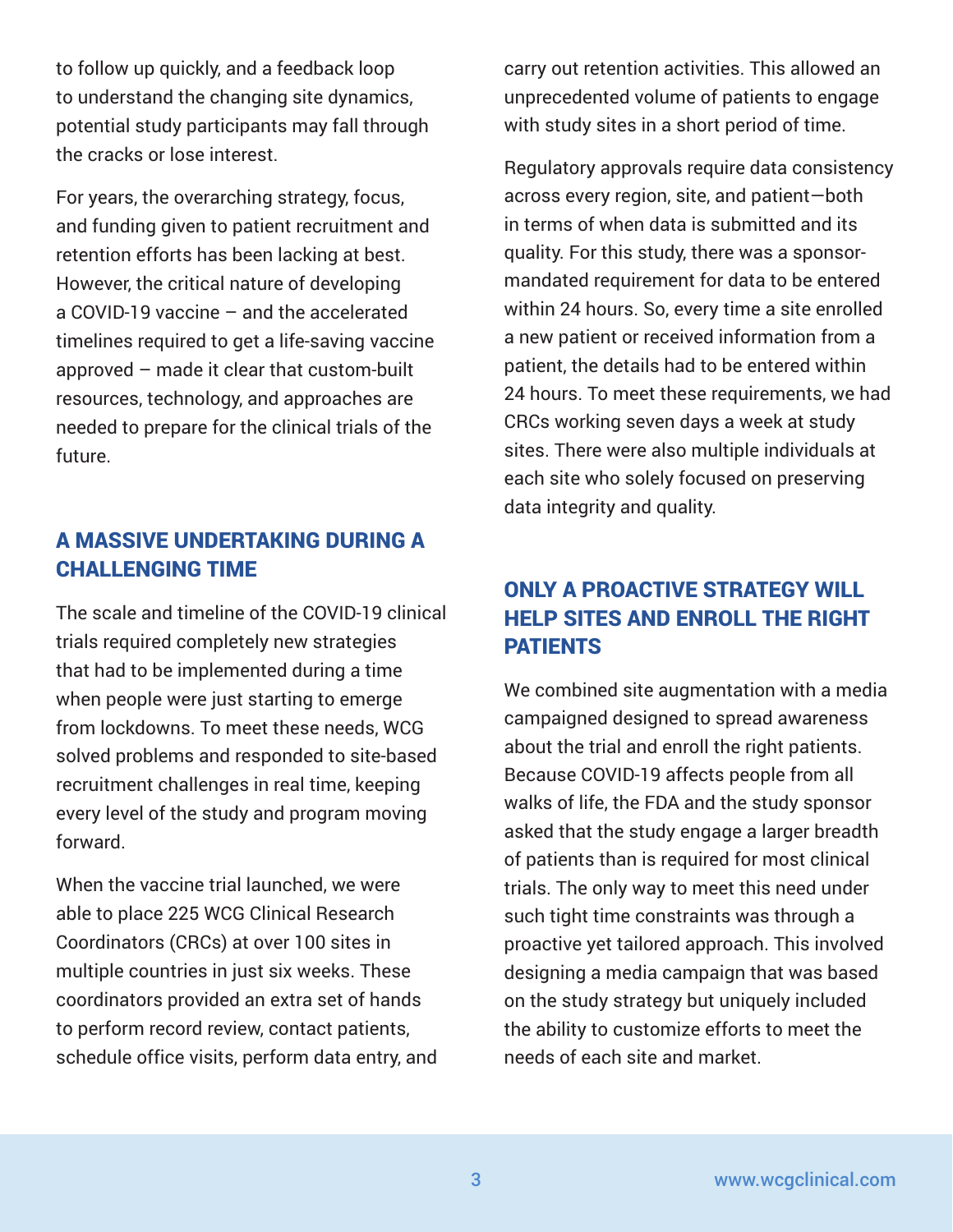

subjects were promptly scheduled for an office visit. The interconnectivity between the media campaign and the full suite of site augmentation we provided was critical in providing the staffing needed to make sure that participants didn't fall through the cracks or lose interest while waiting for a contact.

Our custom-built, holistic approach to site augmentation, which combines a highly targeted media campaign and state-of-the-art technology

We specifically homed in on patient demographics and the volume of referrals a site could take at a given time. We also implemented approaches that made sure that every eligible, potential participant who was already a patient at each study site was contacted. This effort was supported by our My-Patient.com® platform, which provides real-time tracking for incoming referrals and information on how many referrals the site can process. The flexibility to pause a channel for a certain market while a site catches up on those referrals or to open more channels when needed was key for achieving the type of efficiency necessary to enroll a record number of patients in such a short timeframe.

All referrals were put in contact with a study site as quickly as possible to ensure qualified infrastructure, is essential to enroll the right patients at just the right time. It's what strongly contributed to the overall success of this trial. No matter the trial's operational challenges or therapeutic area's complexities, we can create a tailored and flexible solution that dedicates time, energy, and resources exactly where the sponsor needs them. From a single set of protocols to a full therapeutic portfolio, we increase pharmaceutical companies' competitive strength by providing long-lasting, strategic site relationships to accelerate clinical trial continuity.

#### KEEPING PATIENTS ENGAGED

Patient engagement is extremely important for retaining study participants. Our 24/7 call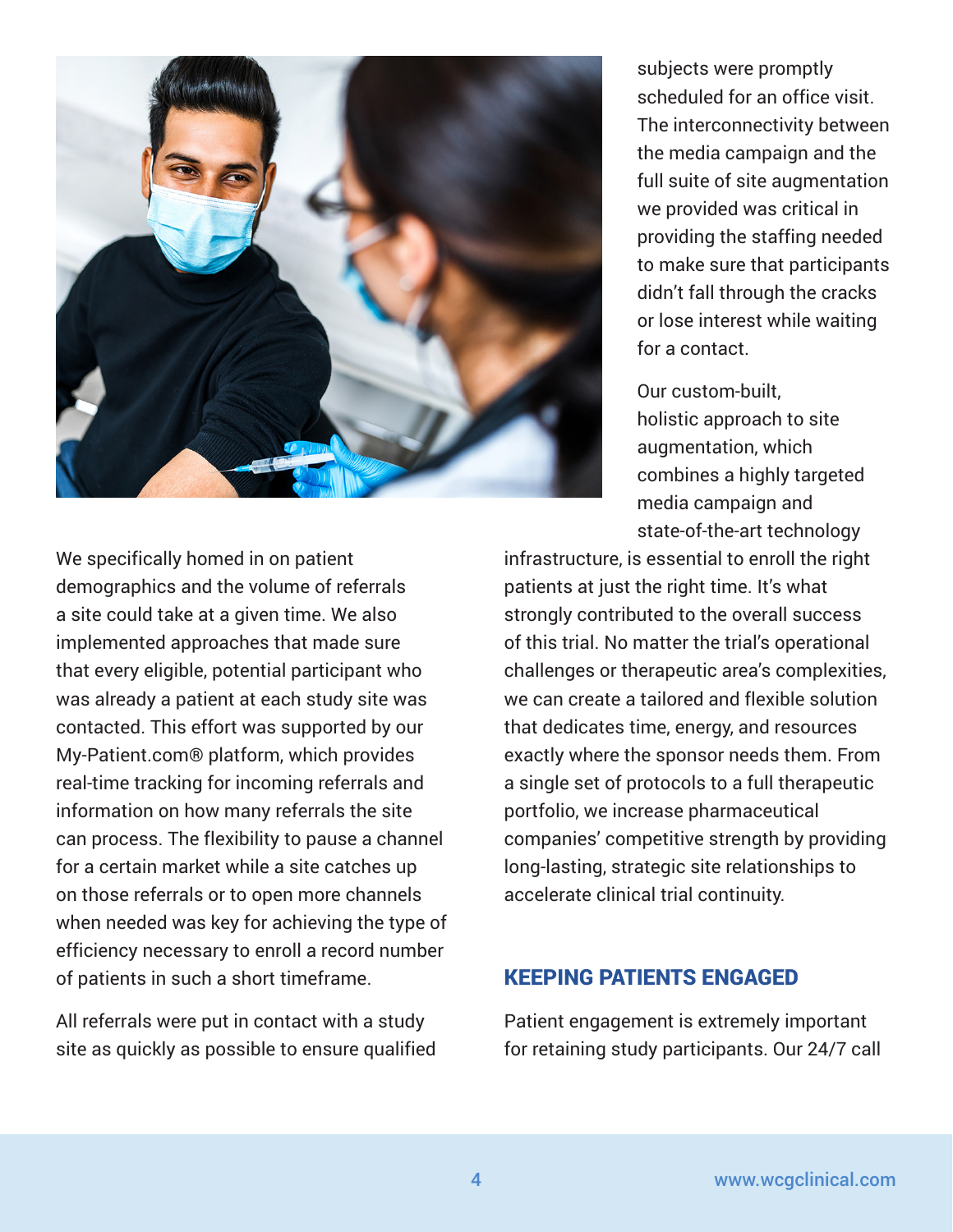center allows us to engage patients within 24 hours of entering information into the study website. They then receive support throughout their entire trial experience. Each patient has a guaranteed point of contact who can answer logistical questions about visiting a clinical site or provide information about the study. More conversations and better education for patients helps improve retention at the study sites, which ultimately means better outcomes for any study.

As attention increased on COVID-19 and a potential vaccine, the study website began to receive more volume from different patient channels. We built a website with a programmatic function in advance so that different studies with different cohorts with defining characteristics could all flow through the same website. This meant that when an adult came to the website, they could see that there were multiple studies prescreening patients and could select the options that best fit them and other members of their family. This type of programmatic website can be extremely helpful to enroll participants in long-term clinical trials by building brand recognition over time.

### QUICK AND EFFICIENT DEPLOYMENT

Our subject matter and deployment expertise, existing infrastructure, extremely high level of commitment, and sponsor engagement helped the COVID-19 vaccine receive an Emergency Use Authorization (EUA) in only 10 months.

Just under 90% of enrollments in the U.S. and 70% of global enrollments came through clinical sites we supported. Globally, more than 40% of the enrollments were from diverse backgrounds.

This success story shows that, with our approach, it's possible to meet aggressive timelines, even for exceptionally large studies. Our consultative approach is not a one-size-fits-all solution. Everything we do is customized to the therapeutic area, the study, the site, and ultimately to each patient. Our highly engaged team of experts is very adaptable and can quickly respond to challenges as they arise.

In addition, we offer global services that put dedicated teams in each region. These teams not only speak the local language and engage with patients in a meaningful way but are also familiar with local regulatory standards. We are ready to support the next wave of vaccine trials, the vast majority of which will be globally focused.

Partnering with us will give your clinical sites the time, energy, and resources necessary to carry out your clinical trials while increasing the patient-centricity of the study. By combining strategy and technology with our clinical experts, we provide the flexibility of an ongoing tailored service, meeting the needs of the site, the sponsor, and the research participants throughout the life cycle of a clinical trial.